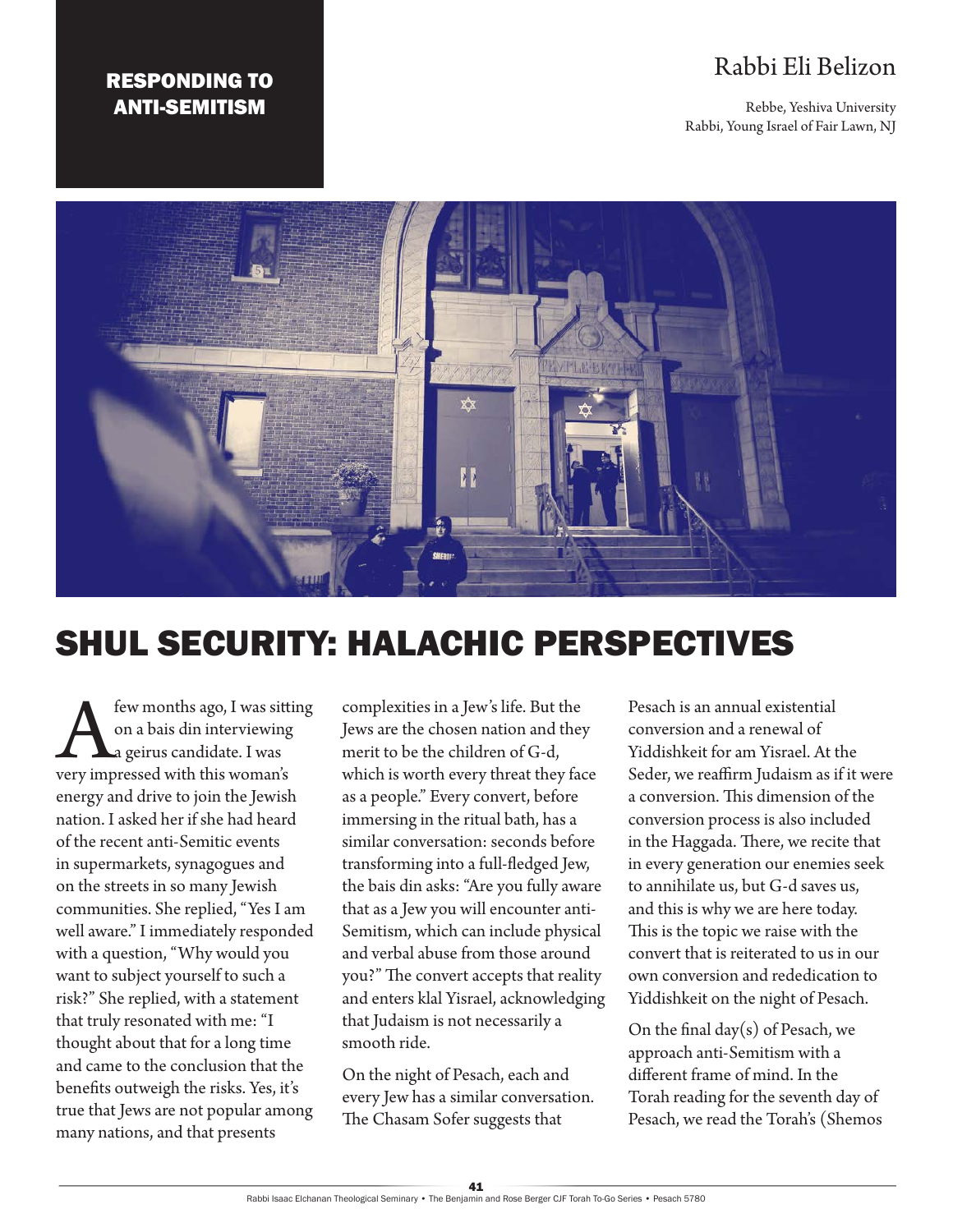13:18) description of how the Jewish nation exited Egypt with weapons prepared for their enemies who would ultimately attack them. Hashem wanted am Yisrael to have a plan to defend themselves against their attackers. Although the Jewish people believed they were vulnerable without G-d's assistance, they were required to implement security efforts to protect themselves. Unfortunately, these realities are ever-present this Pesach more than in recent years.

In this article, I would like to focus on the concept of protecting ourselves and our communities and the halachic implications. We recognize the reality of anti-Semitism and we are therefore responding the way our ancestors did, just as we read about on the seventh day of Pesach, by enhancing security in our shuls. We will address some of the halachic concerns and issues that may arise when implementing security protocols. As a disclaimer, the goal of this article is to provide an educational framework to appreciate the issues. I encourage all security members and councils to consult their local Orthodox rabbi for official guidance.

# The Concept of Pikuach Nefesh

Before addressing individual challenges, it is important to categorize and assess the threat level from a halachic standpoint. The Gemara, in *Yuma* 84b, introduces a halachic principle that in a lifethreatening situation, all halacha can potentially be suspended if necessary. This principle is known as *pikuach nefesh*. Does the rise in anti-Semitism and recent attacks in synagogues cause us to treat shul security as a situation of *pikuach nefesh*? Is there

a specific number or threat level that we can use to quantify which situations are treated as *pikuach nefesh*? The *Magen Avraham* 316 and *Teshuvos Rabbi Akiva Eiger*, *YD* 60, both write that when the threat is less than one in a thousand that someone will be harmed, it is too remote to be considered *pikuach nefesh*. Does that translate to mean that if these attacks occur in less than one in a thousand gatherings it is not considered *pikuach nefesh*? One could argue that the number of attacks might not determine the status of *pikuach nefesh*. The poskim who introduced these numbers and percentages were dealing with natural issues and diseases that come and go. However, the threat of anti-Semitism is constant and emanates from ongoing and preexisting hatred. This is different than a natural phenomenon and disease that can be quantified by numbers and cases. Anti-Semitic attacks could arise at any given point due to an escalation of a hatred that is steady and ever-present. The catalyst of these threats is always in play, and quantifying the threat by the number of previous attacks is not reflective of the actual threat.

The risks that shuls face differ from classic *pikuach nefesh* for another reason. The threats that are of concern relate to a future *pikuach nefesh* situation, and there is no imminent threat. Can the principle of *pikuach nefesh* be employed to prevent future *pikuach nefesh* situations? If there is a theoretical possibility of an attack, does that create a *pikuach nefesh* situation today? The *Noda Beyehuda*, *Tinyana*, YD 210, was asked about performing an autopsy that might help introduce medical information and cures for future patients carrying this disease. The Noda Beyehuda

responded that one cannot permit any violations of halacha under the guise of *pikuach nefesh* if at the time of violation there is no sick individual who needs a cure. He argues that *pikuach nefesh* requires a sick person to be present. If the entire motivation for the violation is for future predicaments and illnesses, it would not be considered *pikuach nefesh*.

The *Chasam Sofer*, *Teshuvos*, *YD* 336, concurs with the approach of the Noda Beyehuda. According to this approach, if shuls are facing no lifethreatening situation at the moment, one can argue that synagogues cannot employ *pikuach nefesh* as the basis for leniencies in determining security protocols. However, the Chazon Ish, *Ohalos* 22:32, had a different approach. He writes that a situation of *pikuach nefesh* is not merely a function of a sick individual being present, but whether the threat is reasonable. If the threat is not too far-fetched and is considered reasonable, this qualifies as *pikuach nefesh*. According to this approach, one can argue that the potential threat to Jews around America would be recognized as *pikuach nefesh*, as recent history has demonstrated. Unfortunately, the possibility of an attack is not unreasonable and the large investment of money and time into shul security attests to the gravity of the situation.

Even if one were to assume the Noda Beyehuda's more restrictive approach to *pikuach nefesh*, the situation facing shuls in America may be slightly different. Threats that relate to the public are treated differently than threats to an individual. The Gemara, *Shabbos* 42b, states that one is allowed to extinguish a burning coal in the street on Shabbos because it will otherwise cause public harm. The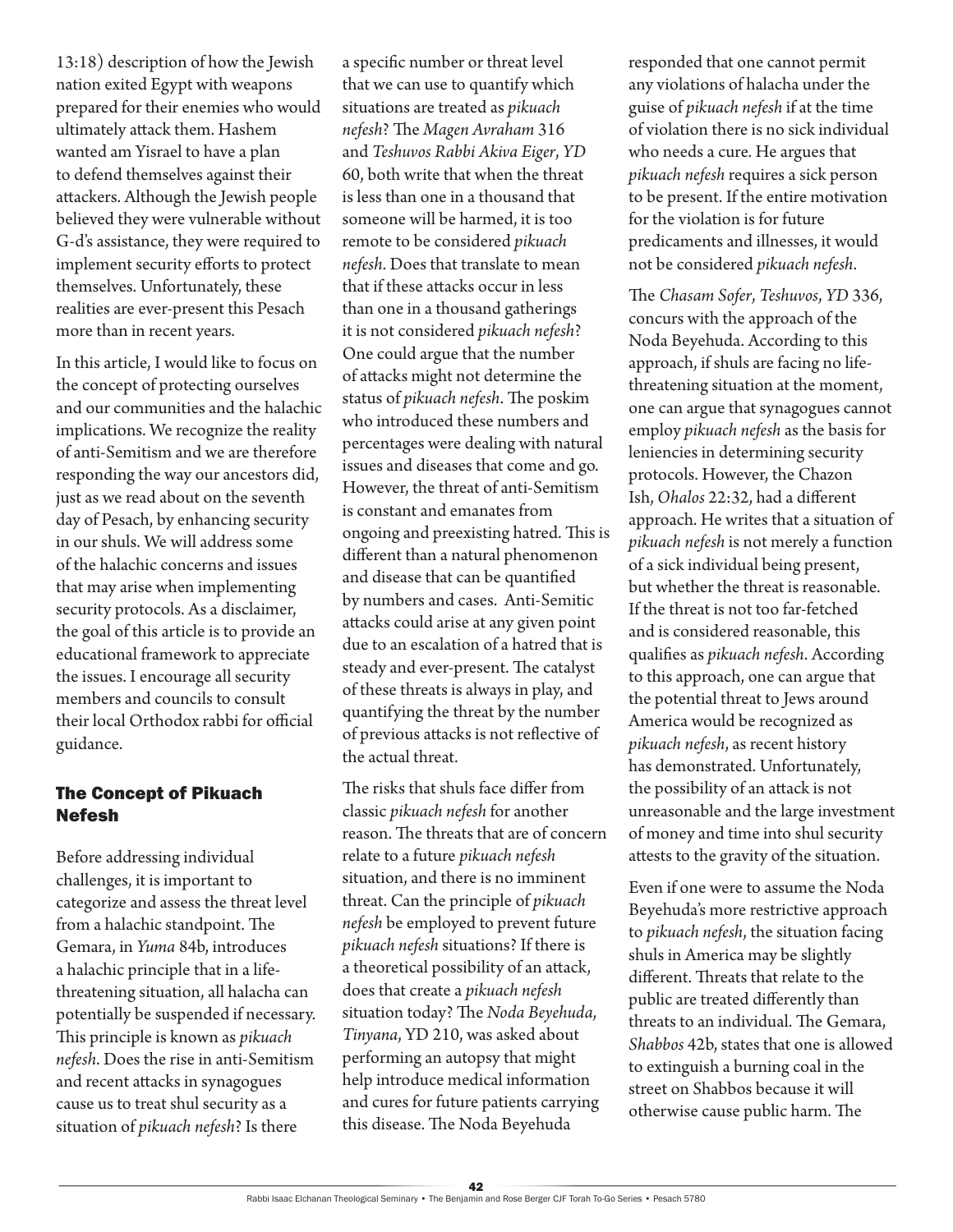Ramban cites the opinion of the Behag, who explains that the Gemara permits a violation of a biblical transgression for the sake of avoiding public harm. The Ramban asks: How can this be permissible if there is no *pikuach nefesh*? Nobody is going to die from stepping on a coal, and the concern is merely public harm. The Ramban explains that Behag is of the opinion that a danger to the public, even if it is non-life threatening, is on par with a life-threatening situation facing an individual. The halachic criteria regarding the public is approached with unique criteria. The Ramban does not accept the Behag's ruling and would only permit a rabbinic violation in a situation of danger to the public. The Ramban's opinion is codified in *Shulchan Aruch*, OC 334:27.

While the opinion of the Behag is not the accepted opinion regarding that particular case, it doesn't mean that we reject his logic. Rav Moshe Shternbach in *Teshuvos Vehanhagos*, 3:105, argues that the criteria for determining *pikuach nefesh* of the public is more lenient than for an individual. He cites Rav Chaim Soloveitchik that hospitals can utilize leniencies that individuals cannot, because their policies relate to the *pikuach nefesh* of the public and the danger is more common. Perhaps one can argue that the current security situation is a public threat and therefore would not require a present danger. Once one assumes that the current situation is *pikuach nefesh*, we don't require a definite threat. The Gemara, *Yuma* 85a, extends *pikuach nefesh* even to cases where there is a doubt as to whether someone's life is in danger.

Nevertheless, even if we treat the

situation as *pikuach nefesh*, it is imperative to analyze all protocols and limit violations to situations where there is no permissible alternative. In many security situations there are methods that are completely permissible, or less severe violations that don't require a compromise in security.

The poskim assume that in situations of *pikuach nefesh*, the rules are not entirely suspended. There are two approaches to understand why one violates prohibitions in the face of *pikuach nefesh*. *Hutra* means that when faced with any possibility of a life-threatening situation, all prohibitions are entirely suspended. We are permitted to violate anything even when it can be avoided. The other approach is that the mitzvos are considered *dechuya* in the face of *pikuach nefesh*. This means that the prohibitions remain in place but are overridden by the concern for *pikuach nefesh*. The override is limited and restricted when necessary. The practical difference between these two approaches is whether one is required to limit and avoid overriding transgressions when there is an alternative that doesn't compromise the effectiveness of mitigating the danger. This *hutra-dechuya* debate is a major debate among the rishonim. The Rama, OC 328:12, rules that *pikuach nefesh* is *dechuya* and therefore, one is required to limit desecrating Shabbos. This would include asking a gentile to perform *melacha* instead of a Jew, as long as this will not slow down the rescue or operation. This is one advantage of having a non-Jewish security guard who can be involved with *melacha* activity on Shabbos.

However, having only a gentile guard

the premises on Shabbos has practical limitations. The gentile doesn't know the members of the shul and is not as adept at screening those who enter. Additionally, hiring professional security guards can be expensive.

Furthermore, there is an additional concern raised by the *Shulchan Aruch* in this very discussion, which also relates to security. The *Shulchan Aruch* quotes from the Rambam that in *pikuach nefesh* situations, the rabbi of the shul (or someone of great stature) should be the one to violate Shabbos because he will do so without hesitation. Others may be reluctant to violate Shabbos out of concern that they are doing something wrong. The rabbi will act swiftly and decisively and as such, he is the most suited to be the first responder. The same concern applies to security personnel. Some security experts have noted that a volunteer security member performs certain tasks with greater alacrity and scrutiny than a paid professional. As such, he or she is more suited for these tasks. If the shul has a non-Jewish paid professional working together with volunteer shul members, the Shabbos and security concerns can be ameliorated.

#### Muktzah Issues

One question that arises is the issue of carrying a gun on Shabbos. [We are not going to discuss the issue of whether it is prudent from a security perspective to have shul members come to shul armed. This is something that should be discussed with security experts and local police in coordination with the rabbinic and lay leadership of the shul.] Are guns considered *muktzah*? The halacha is that a vessel that is primarily used for an activity that is prohibited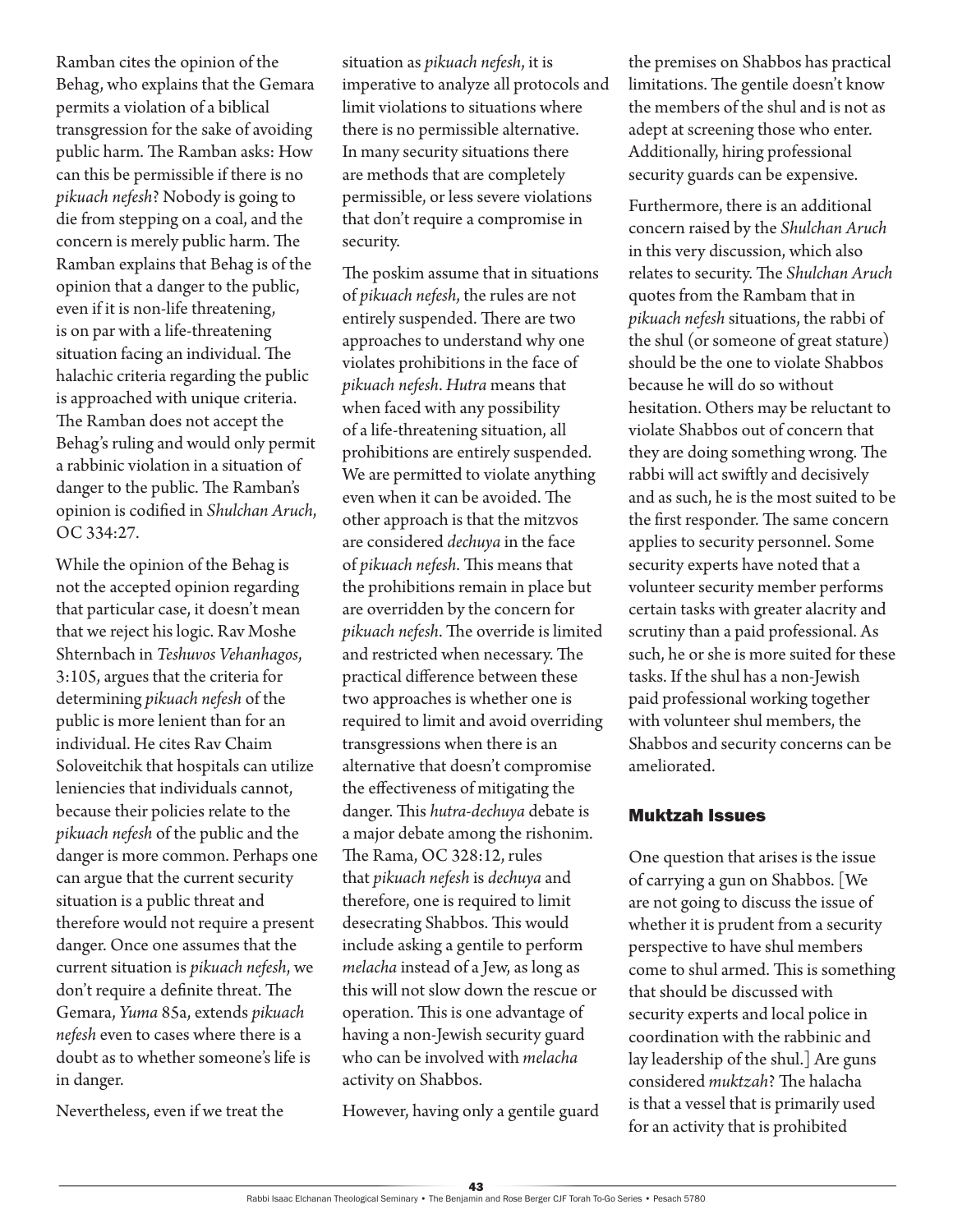on Shabbos may not be moved on Shabbos. This is referred to as a *kli shemelachto le'issur*. What is the primary use of a gun? Rav Shlomo Goren argued that the primary use of a gun is self-defense. The only time one should discharge a gun is to save a life and as such, it is not designated for a prohibited activity, but for a permissible one — *pikuach nefesh*. Alternatively, one can argue that the gun is primarily used for training or hunting and is a *kli shemelachto le'issur*, since its usage violates two potential *melachos* of Shabbos. The first *melacha* is creating a fire inside the gun, which is the *melacha* of *hav'ara* (kindling). The other *melacha* (if the gun is primarily used for hunting or if one assumes that killing for *pikuach nefesh* doesn't change its *muktzah* status) is causing bleeding or death, which is *netilas neshama*. However, one may move a *kli shemelachto le'issur* under certain circumstances. The Gemara, *Shabbos* 124a, states that if the vessel is being moved *letzorech gufo*, which is for use of the *kli* in a permissible manner, then it is permitted. The classic example of a *kli shemelachto le'issur* moved *letzorech gufo* is using a hammer to crack nuts. The Chazon Ish suggested soldiers employ this idea if they need to carry a gun on Shabbos. He told them to carry nuts in their pockets and use the gun to crack them. Rav Shlomo Zalman Auerbach (cited in *Shemiras Shabbos Kehilchasa* 20:28) argued that this is not necessary, because the gun is not a *kli shemelachto le'issur*. He contended

that part of the purpose of the gun is not merely to shoot and kill but rather to instill fear among those who are planning to attack. According to the Rashba, *Shabbos*, 123a, a vessel that is used for multiple functions is classified based on majority use. Since the majority use of the gun is for the purpose of instilling fear, a gun should be classified as a *kli shemelachto le'heter* — a vessel designated for a permissible purpose. If a gun is a *kli shemelachto le'heter*, it is not muktzah at all. This psak is relevant to our security situation since the gun serves a similar purpose — to act as a deterrent against those who might plan an attack. [Some have argued that guns are completely *muktzah* and they are under the category of *muktzah machmas chisaron kis*.]

A related issue involves carrying radios on Shabbos so that security team members can communicate with one another. The device is categorized as a *kli shemelachto le'issur* because using it for communication is ordinarily prohibited. However, since the device is being carried for a permitted usage to hear any urgent communication when necessary, it is considered *letzorech gufo*, which is permitted. There should be no difference between devices that are carried on a belt, like walkie talkies, or earpieces.

# Electricity Issues

The other issue with radios is activating the device prior to use. This issue touches on a major disagreement among poskim regarding activating electrical appliances on Shabbos. The *Chazon Ish*, OC 50:9, was of the opinion that when activating electrical appliances, one is closing a circuit, which would be classified as the *melacha* of building. His opinion was that making a device functional was similar to building it. This view was contested by Rav Shlomo Zalman Auerbach (*Minchas Shlomo* 1:11), The *Bais Yitzchak* (Hashmatos to YD 2:31) and Rav Hershel Schachter (*Mesorah* vol. 20) as well as many other poskim. They argued that the issue is, at most, only rabbinic in nature. As stated previously, even if a situation doesn't meet the criteria for *pikuach nefesh*, the *Shulchan Aruch* permits violating a rabbinic prohibition to ensure that the public does not get harmed. However, we encourage downgrading the severity of every transgression whenever possible. There are two ways to minimize the prohibition: either by having a gentile turn it on, or when that option is not available, by activating the power button in an abnormal fashion (e.g., with the elbow), which is also rabbinic in nature called *k'l'achar yad*. When a *melacha* is performed in an abnormal manner, it is only considered a rabbinic violation. Couple that with the fact that activating the device is only rabbinic in nature and we are dealing with a double *derabonon*.

Communication through the device usually requires pressing a button to talk. Producing sound waves on



Find more shiurim and articles from Rabbi Belizon at https://www.yutorah.org/rabbi-eli-belizon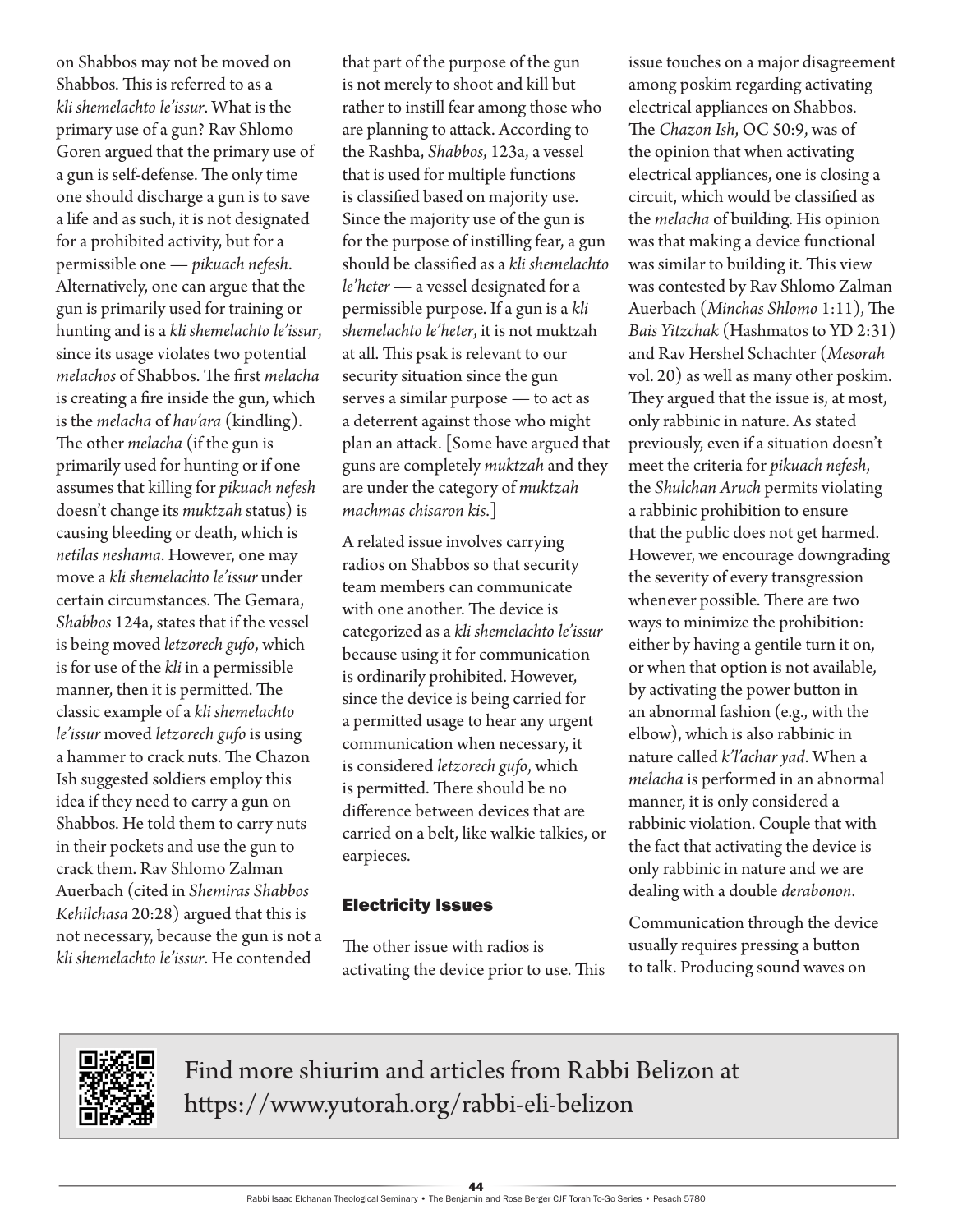the device is similar to the question of producing sound waves on a telephone, which Rav Shlomo Zalman considered to be *molid*, a rabbinic violation on Shabbos. Security teams should be aware that unnecessary communication should be avoided.

#### *Recording Information*

There are certain situations that require the immediate collection of information to send to the authorities. For instance, a security team member may witness some highly suspicious activity or notice a car circling the shul, and there is a need to quickly record a license plate or take a picture. Writing down the license plate on paper would be a potential biblical violation of *kosaiv* (writing). If the writing is done with the weaker hand, that would lower it to a rabbinic violation, since it is *k'l'achar yad*. One should opt to write with a weaker hand to lower the severity of the transgression.

What about taking a picture with a phone? This might be considered *kosaiv* because a picture appears on the screen, which is a form of writing. It might also be considered *boneh* or *makeh b'patish* (fixing something), since storing this information constitutes a significant improvement to the device it is stored on (See *Shemiras Shabbos Kehilchasa* 66: note 211). Using one's knuckle to press the button can minimize the severity of the *melacha* to a rabbinic violation because it is being done in an abnormal fashion. Another consideration is the possibility that taking a picture with a phone is only rabbinic in nature because the image on the screen is temporary, and the stored information is not needed once it is submitted to the authorities. As such, taking a picture of a license plate

with a phone in an abnormal manner may be preferable to writing it down in an abnormal manner.

#### *Security Cameras*

Many shuls have cameras around the premises on Shabbos. Is there an issue with walking in front of a camera that will now cause the screen to change images? As mentioned earlier, an image on the screen may violate the *melacha* of *kosaiv*. For writing to be a biblical transgression it needs to be permanent. In many situations this picture is temporary (*kesiva she'aino shel kayama*), and therefore is only considered rabbinic in nature. However, what if the shul is saving the information and recording it? Would this be biblical in nature (*koseiv*, *boneh* or *makeh b'patish*)? Even if the picture is saved and recorded, walking in front of a camera is different than actively taking a photograph. The individual walking in front of the camera has no intention of being photographed. His only intention is to walk into the shul. The *Shevet Halevi*, 10:60, is of the opinion that if an individual is merely walking and a camera catches his movement, this is not considered *melacha*. The operating term when it comes to *melacha* on Shabbos is *meleches machsheves* — a *melacha* must include planned and creative work. Walking into a shul and being caught by a monitor or camera would not be *meleches machsheves*, and therefore he argues that it is permissible to walk in front of a camera on Shabbos. Rav Hershel Schachter disagrees and compares this issue to a discussion between the Ran and the Rashba in *Maseches Shabbos* daf 94. The Rashba rules that an individual can close the door to his house knowing that a deer is inside and need not be concerned for the *melacha* of

*tzad* (trapping) on Shabbos. The Ran disagrees with the Rashba and argues since it is inevitable that the deer will be trapped when closing the door to the house, this would be prohibited. The question is, how did the Rashba permit such an activity? Isn't the Rashba aware of the fundamental principle that when doing activity "A" that will inevitability cause *melacha* "B" that is a transgression on Shabbos? Don't all rishonim subscribe to the halachic principle of *psik reisha* (an unintended but inevitable consequence of one's activity is prohibited)? Many achronim including the *Avnei Nezer*, OC 194, as well as the *Oneg Yom Tov* OC 22, suggest that the Rashba is of the opinion that *psik reisha* is only applicable when the inevitable consequence was the result of a direct activity on that same item. For instance, when dragging a bench on soft ground, it is inevitable that there will be a ditch created in that same spot. However, closing the door indirectly creates a trap for the deer and is not a classic *psik reisha*. The act of closing the door only inhibits the exit of the deer in an indirect manner. According to the Rashba, an indirect *psik reisha* (or *psik reisha al yedeigrama*) is not a *psik reisha* and therefore, walking in front of a camera, where the activity and the inevitable consequence are in two different places, would be permissible. Rabbi Akiva Eiger, in his *Commentary to Shulchan Aruch*, *Magen Avraham*  316:11, writes that the Rama, OC 316:3, follows the opinion of the Ran. For this reason, Rav Schachter suggests avoiding cameras on Shabbos when possible, since this would only be permissible according to the opinion of the Rashba but prohibited according to the Ran.